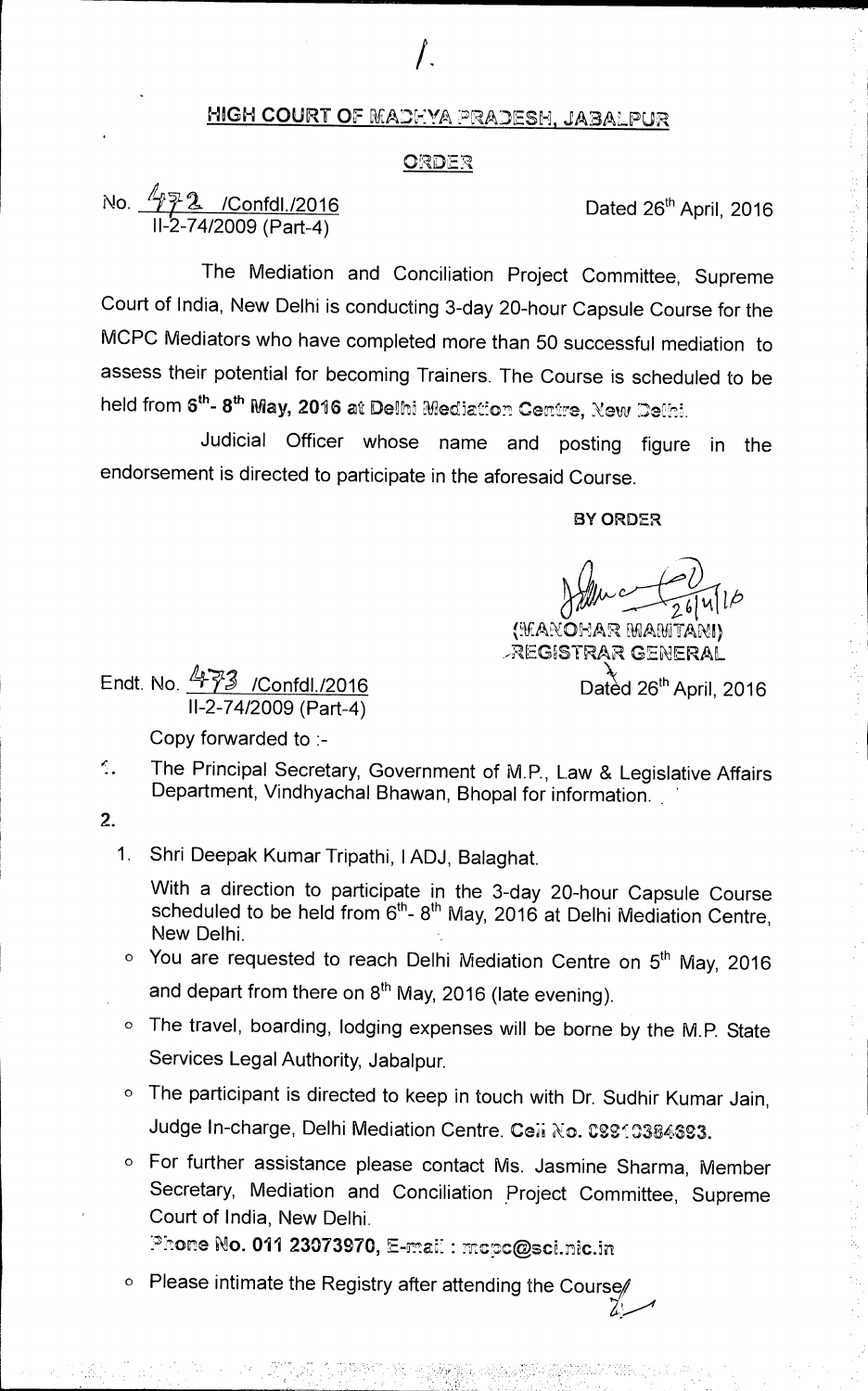- 3. The District & Sessions Judge, Balaghat for information and necessary action.
- 4. The Member Secretary, M.P. State Legal Services Authority, Jabalpur for information and necessary action in reference to Letter No. 139/2016, dated 20.04.2016.
- 5. The l/c Director, MPSJA, Jabalpur, for information and necessary action.
- 6. Ms. Jasmine Sharma, Member Secretary, Mediation and Conciliation Project Committee, Supreme Court of India, New Delhi, Old Building, Supreme Court of India, New Delhi, Pin — 110 001 for information and necessary action in reference to letter No.172/MCPC/2016, dated 08.04.2016.

**It)** 16 **(MA OHAR MAMTANI) ,REGISTRAR GENERAL** X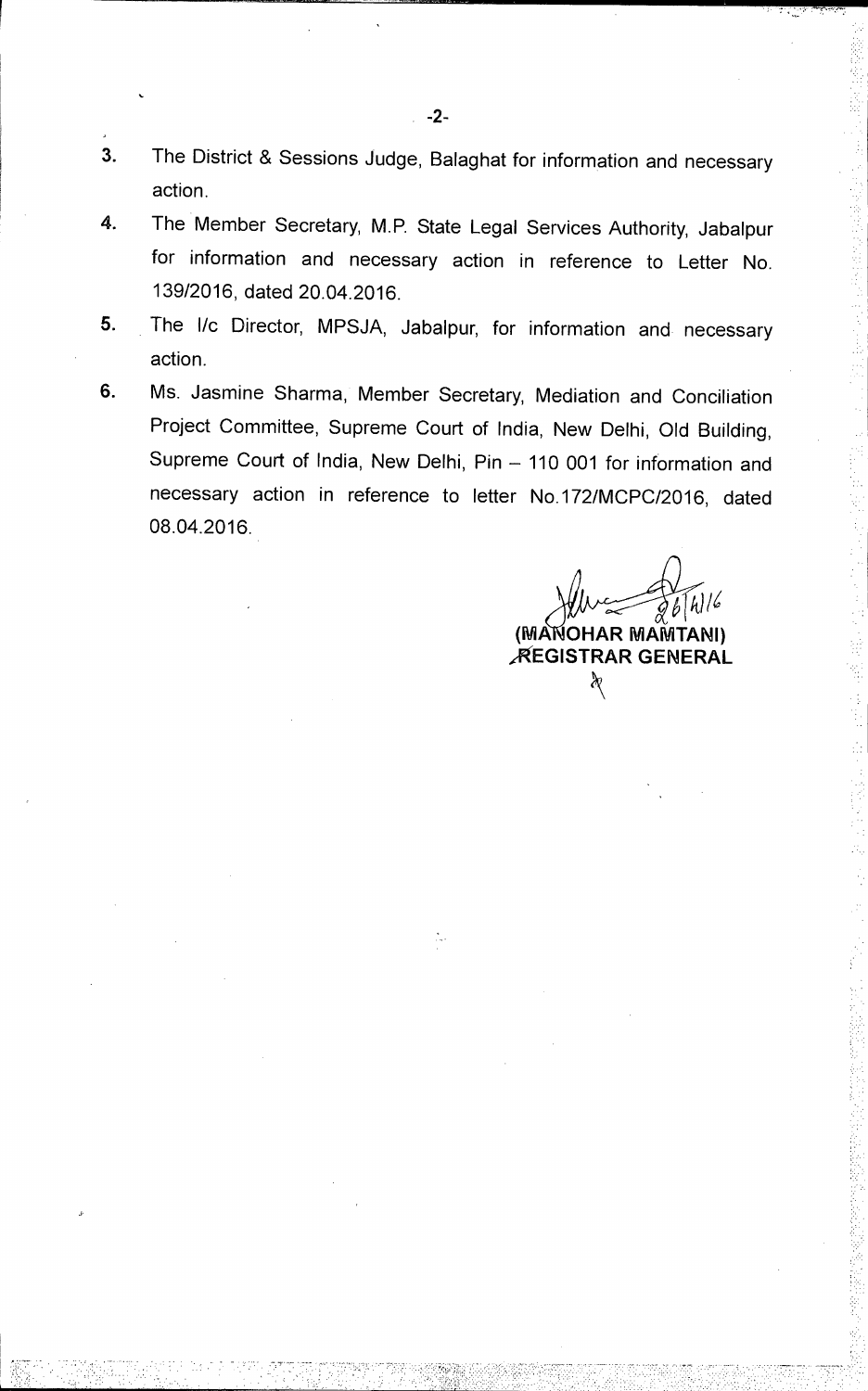# **CAPSULE CURRICULUM "Concept & Techniques of Mediation"**

**DAY -1** 

 $\Delta$ 

**10 AM - 5 PM** 

MC PC

| <b>TIME</b>                             | <b>SESSIONS</b>                 | <b>STUDY TOPIC</b>                                |
|-----------------------------------------|---------------------------------|---------------------------------------------------|
| TIME:                                   |                                 | <b>Conflict Management and Resolution</b>         |
| 10.00 AM TO 11.30 AM                    | SESSION-1                       | 1. Perception                                     |
|                                         |                                 | <b>Conflict: Definition, Causes</b><br>2.         |
| an<br>San Salawan (San Salawan Salawan) | $\mathcal{F}_{\mathcal{A}}$ . A | 3. Management & Resolution                        |
|                                         |                                 |                                                   |
| TIME:                                   |                                 | <b>Mediation: Definition Components</b>           |
| 11.45 AM TO 1.00 P.M                    | SESSION-II                      | Difference between mediation and judicial process |
|                                         |                                 | Difference between Mediation and Arbitration      |
|                                         |                                 | Difference between Mediation and Lok Adalat       |
|                                         |                                 | Difference between Mediation and Conciliation     |
|                                         |                                 | Difference between Mediation and Panchayat        |
|                                         |                                 | Role of Mediators                                 |
| TIME:                                   |                                 | <b>MEDIATION: PROCESS</b>                         |
| 1.30 PM TO 5.00 P.M                     | SESSION-III                     | <b>INTRODUCTION</b><br>A.                         |
|                                         |                                 | <b>JOINT SESSION</b><br>B                         |
|                                         | $\epsilon$                      | C<br><b>CAUCUS</b>                                |
|                                         |                                 | <b>CLOSING</b><br>D.                              |
|                                         |                                 | <b>Settlement</b><br>а.                           |
|                                         |                                 | b. Non-Settlement                                 |
|                                         |                                 | <b>ROLE PLAY-1</b>                                |
|                                         |                                 | (Robbert V Arun)                                  |
|                                         |                                 |                                                   |

### **Lunch Break: 1.00 PM to 1.30 PM Tea Breaks: i) 11.30 AM to 11.45 AM 4ii) 3.15 PM to 3.30 PM**

EMA! 22 APR 2016 <u>INTER LOISO</u> AM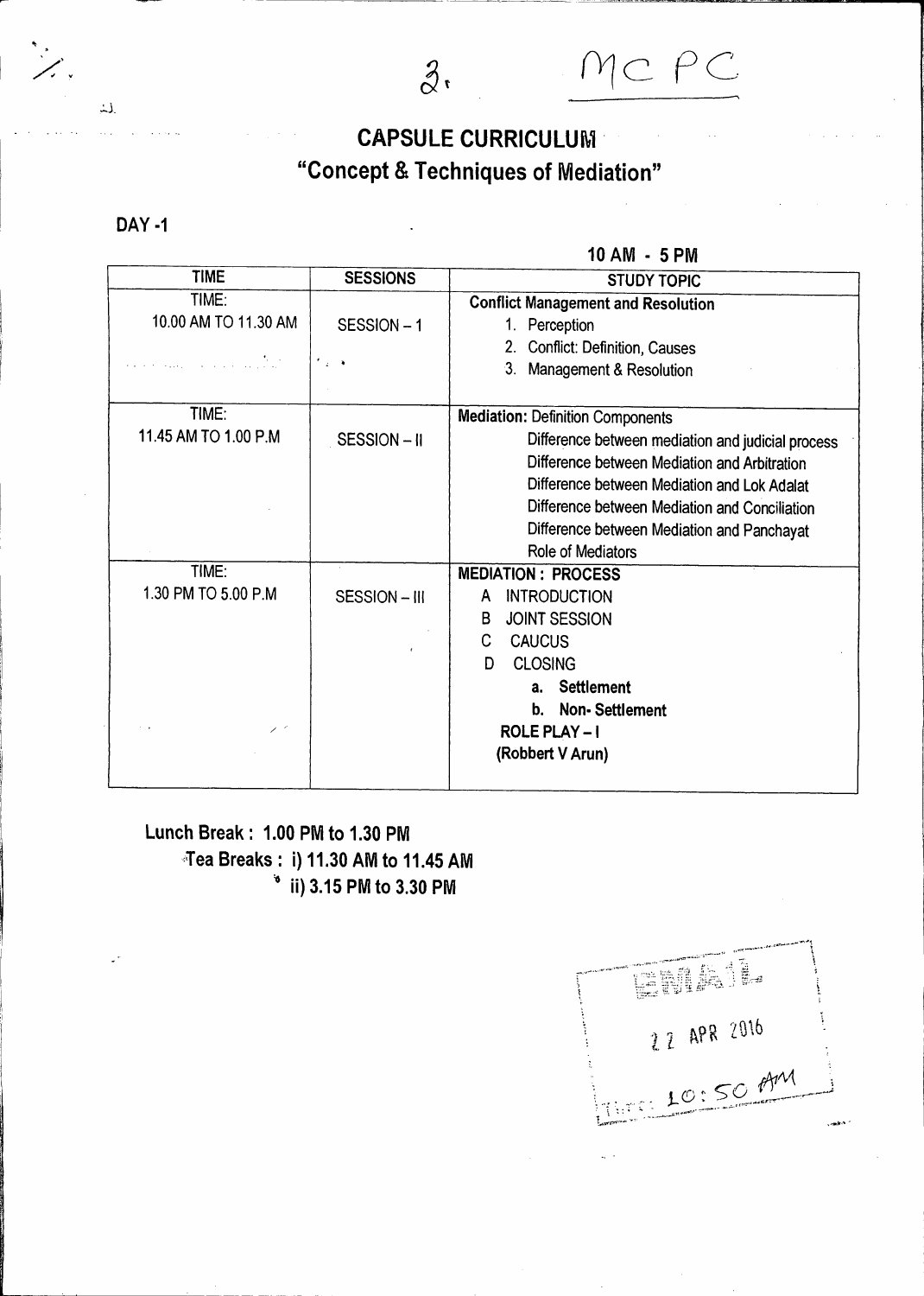**DAY -2** 

"≱,

|  |  |  | $10$ AM $-$ 5 PM |  |
|--|--|--|------------------|--|
|--|--|--|------------------|--|

| <b>TIME</b>          | <b>SESSIONS</b> | <b>STUDY TOPIC</b>                                   |
|----------------------|-----------------|------------------------------------------------------|
| TIME:                |                 | А.<br><b>COMMUNICATION</b>                           |
| 10.00 AM TO 3.00 P.M | SESSION-I       | 1. Definition and Process                            |
|                      |                 | 2. Effective and Ineffective Communication, Benefits |
|                      |                 | 3. Types of Communication                            |
|                      |                 | 4. Modes of Communication                            |
|                      |                 | a) Verbal Communication                              |
|                      |                 | b) Non-Verbal Communication                          |
|                      |                 | 5. Communication in Mediation                        |
|                      |                 | <b>B.</b><br><b>Communication Skills</b>             |
|                      |                 | 1. Active Listening                                  |
|                      |                 | a) Parapharasing                                     |
|                      |                 | b) Summarizing                                       |
|                      |                 | c) Neutral reframing                                 |
|                      |                 | d) Setting an agenda                                 |
|                      |                 | 2. Body Language                                     |
|                      |                 | 3. Questions                                         |
|                      |                 | 4.<br>Empathy with neutrality                        |
|                      |                 | <b>ROLE PLAY - II</b>                                |
|                      |                 | (Anita V Suresh                                      |
| 3.00 PM TO 5.00 PM   | SESSION-II      | <b>BARGAININGS</b>                                   |
| Ý,                   |                 | Positional<br>А.                                     |
| 6                    |                 | <b>Distributive</b><br>В.                            |
|                      |                 | C.<br>Integrative                                    |
|                      |                 | Interests based<br>D.                                |
|                      |                 |                                                      |

 $4.4$ 

# **Lunch Break: 1.30 PM to 2.00 PM Tea Breaks : 11 AM to 11.15 AM 4 PM TO 4.15 PM**